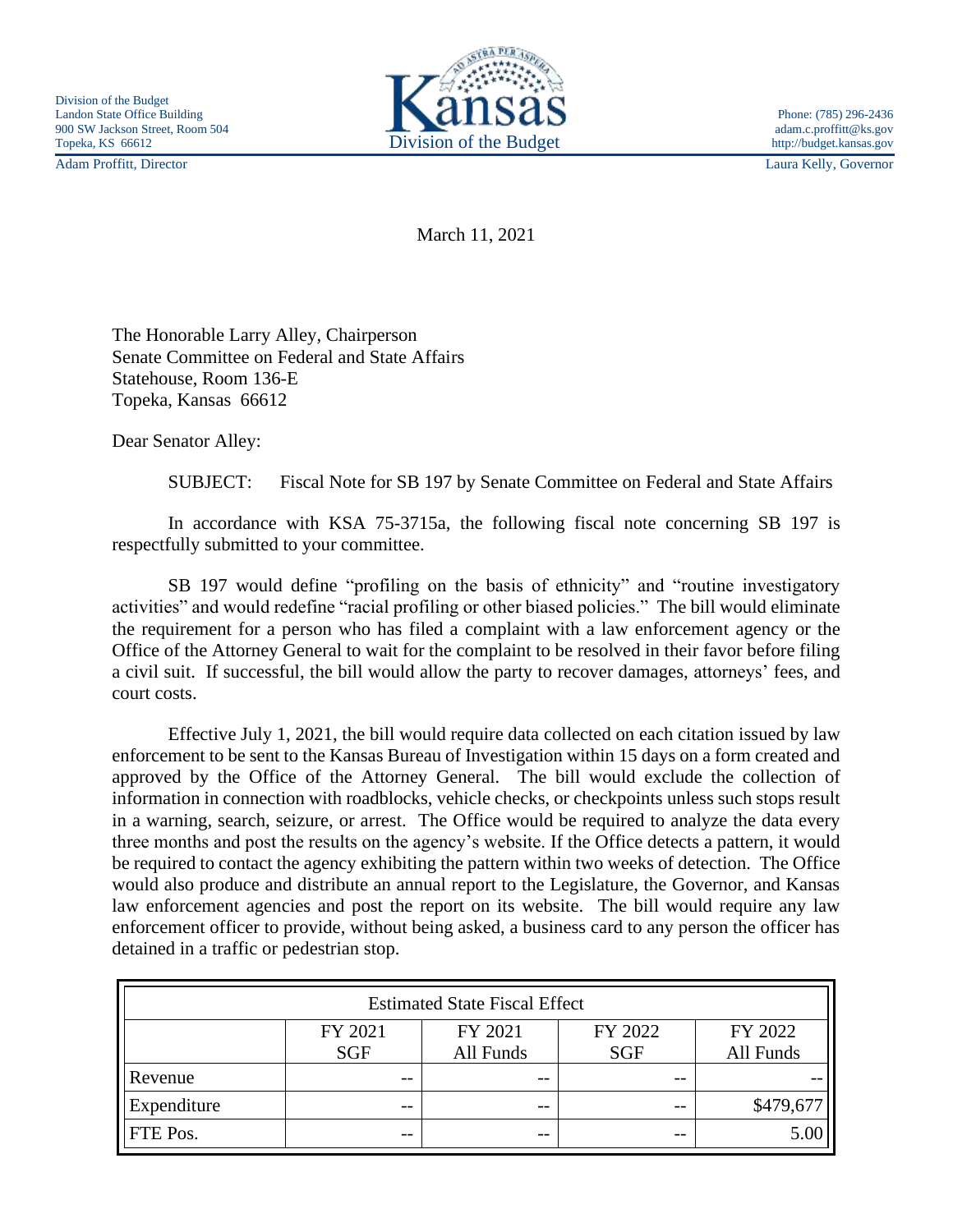The Kansas Bureau of Investigation (KBI) indicates that enactment of the bill would require changes to its electronic citation (eCitation) repository. The agency states that eCitation went live in April 2019 and was intended as a voluntary repository to be used as an investigative tool. This system has seven of the data elements required by the bill as optional fields, which would need to be changed to mandatory fields. Eight data elements are not included in the repository and would need to be added and made mandatory in the repository, the electronic form, and the instructions for agencies to connect electronically. The agency further states that the reporting requirements of the bill also do not yet exist in eCitation and would need to be created in order to report to the Office of the Attorney General. The agency estimates the cost to make changes to eCitation would be approximately \$140,000 from the State General Fund in FY 2022, assuming 1,000 hours at \$140 per hour. The agency states that it would not be able to complete these changes by July 1, 2021, as required by the bill. The agency also indicates it would require \$90,400 from the State General Fund in FY 2022 for 2.00 Administrative Assistant FTE positions to provide training and to receive and to enter paper submissions by local law enforcement agencies. The KBI also states that local law enforcement agencies would incur a cost to connect their citation systems to the eCitation system, but this cost is unknown.

The KBI also states that it is unclear if similar changes would have to be made to the Kansas Incident Based Reporting System (KIBRS), which has seven of the data elements required by the bill as optional fields. These seven fields would need to be changed to mandatory fields and seven additional data elements, which are not included KIBRS, and would need to be added and made mandatory. However, the agency states that KIBRS is beyond its effective life cycle, has many limitations, and is difficult to use. As such, the agency is in the process of replacing KIBRS and the additional data elements that would need to be collected would be built into a new system and would not be added to the existing system.

The Office of the Attorney General indicates that enactment of the bill would require it to update all complaint forms and information regarding racial or bias-based policing currently available on its website, but this could be accomplished within existing resources. The Office states it would have to update the system that allows law enforcement agencies to submit their racial or bias-based policing annual reports to reflect the new language and the additional reporting requirements. The Office estimates this would require ten hours of service time from the Office of Information Technology Professional Services at \$73.50/hour for a total of \$735. The Office also indicates that enactment of the bill could increase the liability exposure of the state from the provision that allows civil lawsuits to be filed for racial profiling or other biased policing before a determination is made through the complaint process. The Office would be required to provide defense against any such lawsuits covered by the Tort Claims Act. The cost of defending the state is funded through ongoing transfers from the State General Fund to the Tort Claims Fund.

The Office states it would also require \$248,542 from the State General Fund beginning in FY 2021 for 2.00 Data Analyst FTE positions and 1.00 Secretary II FTE position. Of this amount, \$163,895 would be for salaries and wages for the Data Analysts, \$54,050 would be for salaries and wages for the Secretary II, \$17,250 would be for office rent, \$4,200 would be for office furnishings, \$2,608 would be for information technology services, \$2,039 would be for information technology equipment, \$2,000 would be for training, \$1,900 would be for office supplies and printing, and \$600 would be for professional licensing and publications. The Office